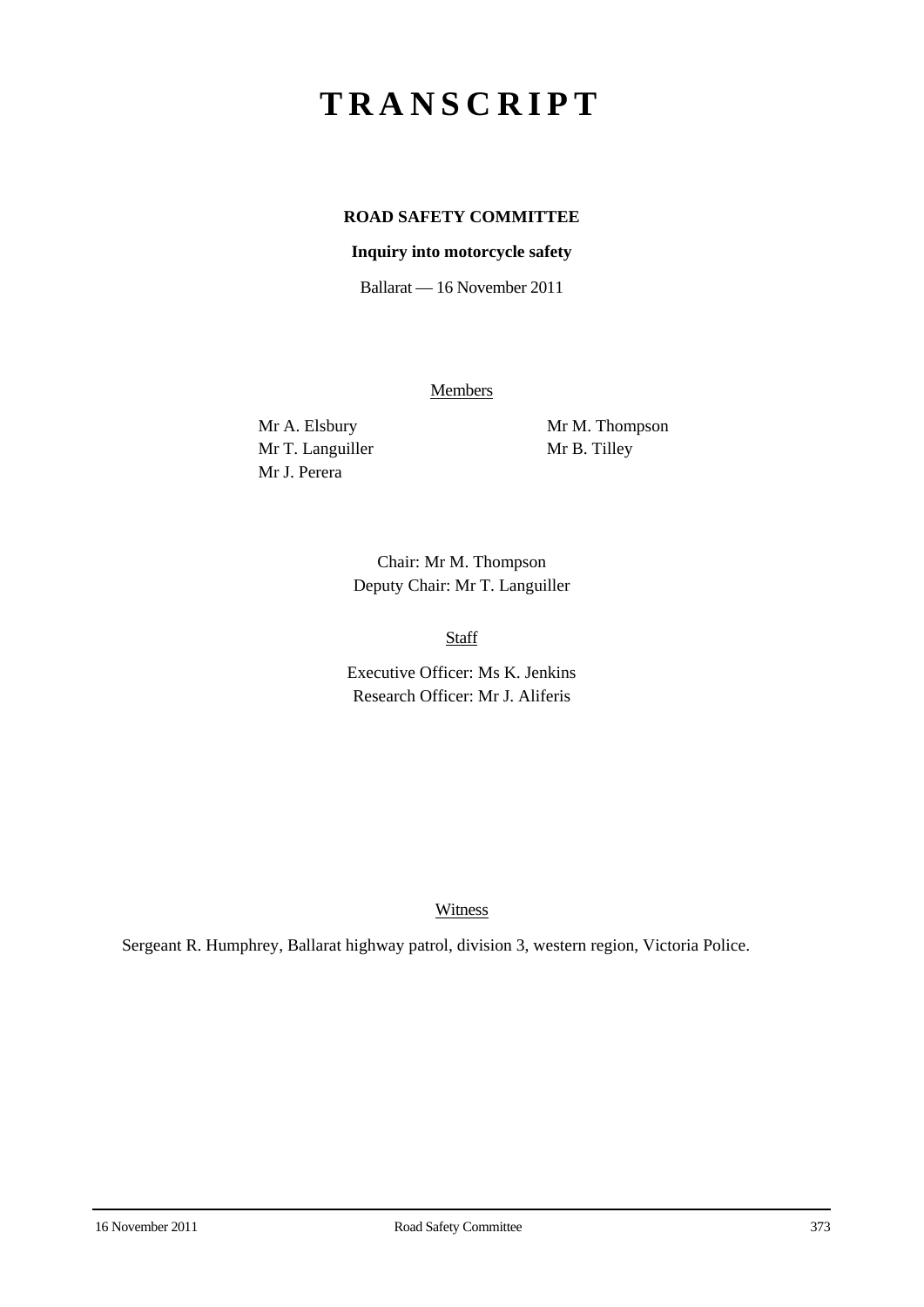**The CHAIR** — Welcome to the public hearing of the Victorian Parliament's Road Safety Committee, which is inquiring into reducing death and injury arising out of motorcycle accidents. Anything you say within the precinct of this hearing has parliamentary privilege, and statements are immune from litigation. Should you wish to make any comments in camera — that is, in private — we are happy to take that on board as well. I do not expect that necessarily to be the case, but there may be certain circumstances which would give rise to that.

We have had a number of hearings in Melbourne, and yesterday we were in Geelong. There are a range of issues that we have been dealing with that might relate to off-road riding and the incidence of accidents there; the disproportionate accident and fatality rate relating to motorcyclists; the role of lane splitting, filtering, road design, road barriers, protective gear and the merits of mandating or otherwise any items of gear; the role of older riders and the increased take-up of motorcycling by a range of older riders; training practices and retraining practices; the use of transponders on the front of a motorbike; data-logging equipment and the possible role of airbags; braking systems; and cost recovery matters as they might relate to insurance. Those are some of the matters we have dealt with.

In terms of the role of a parliamentary committee, the Road Safety Committee has had a long history of leading road reform in Victoria, which has then become a template for road reform around the world. Examples of that relate to the mandatory wearing of seatbelts as well as drink-driving and drug-testing operations which have seen the road toll from 40 years ago reduced from some 1034 to hopefully well below 300 this year, and hopefully it will be reduced on a continuing basis into the future.

It might also be noted that there is also a campaign aiming to reduce the 33 900 deaths and injuries that occurred on Australia's roads last year and to see that further refined. For every fatality, there are some 50 injuries. We have noted also that a range of accidents have occurred. Yesterday one motorcyclist gave evidence to us that he had lost three friends. One was due to rider error, where the motorcyclist, who knew the Great Ocean Road very well, failed to take a bend in a manner to which he was usually accustomed and was collected by a car; another of the examples was where a lady was inadvertently sideswiped by an motorist; and in another a motorcyclist was collected from the rear in what I think was a concertina collision.

We are dealing with the reality of the consequences of road deaths — the cost and suffering for families, which lasts a lifetime, as well as the costs of dealing with road trauma. In the case of death the cost has been estimated at about \$100 000; in the case of quadriplegia and a lifetime on life support it can rise up to multiple millions of dollars. It is in this context that we are gathered here today to work out where there are wise ways forward in relation to our terms of reference.

I am very grateful for the attendance today of Sergeant Ross Humphrey from Victoria Police, Ballarat. We had some good contributions from Victoria Police in Melbourne and also in Geelong yesterday, when practical operational insights were accorded to us by a couple of the police officers in that district who work on the road patrol covering the Geelong-Colac-Otways region. Some keen insights were presented. I am not sure to what extent they have been reported in the *Geelong Advertiser* today, but if we have not heard about it thus far, it may not have been too contentious.

I welcome Sergeant Humphrey. We have five questions before us that we would like to ask. Perhaps I will open up to you for some general remarks about your lifetime experience of when you have had to confront road accidents. In my own electorate this week the local police have had to deal with a 16-year-old killed in a road accident, a suicide and an attempted suicide. The role of policing has its harsher realities, but in your own policing career there may be some instances or examples that might add to your contribution to the committee in relation to when you have seen and attended at road trauma during your time in the police force. We will keep it informal, but I will then ask my colleague Mr Tilley to take us to the first question and we will work through the committee.

**Sgt HUMPHREY** — My name is Ross Humphrey. I am a member of the Ballarat highway patrol.

**The CHAIR** — What is the region that covers that area?

**Sgt HUMPHREY** — Our region is the western region. We are division 3, so we cover — —

**The CHAIR** — It goes through from Ballarat to where?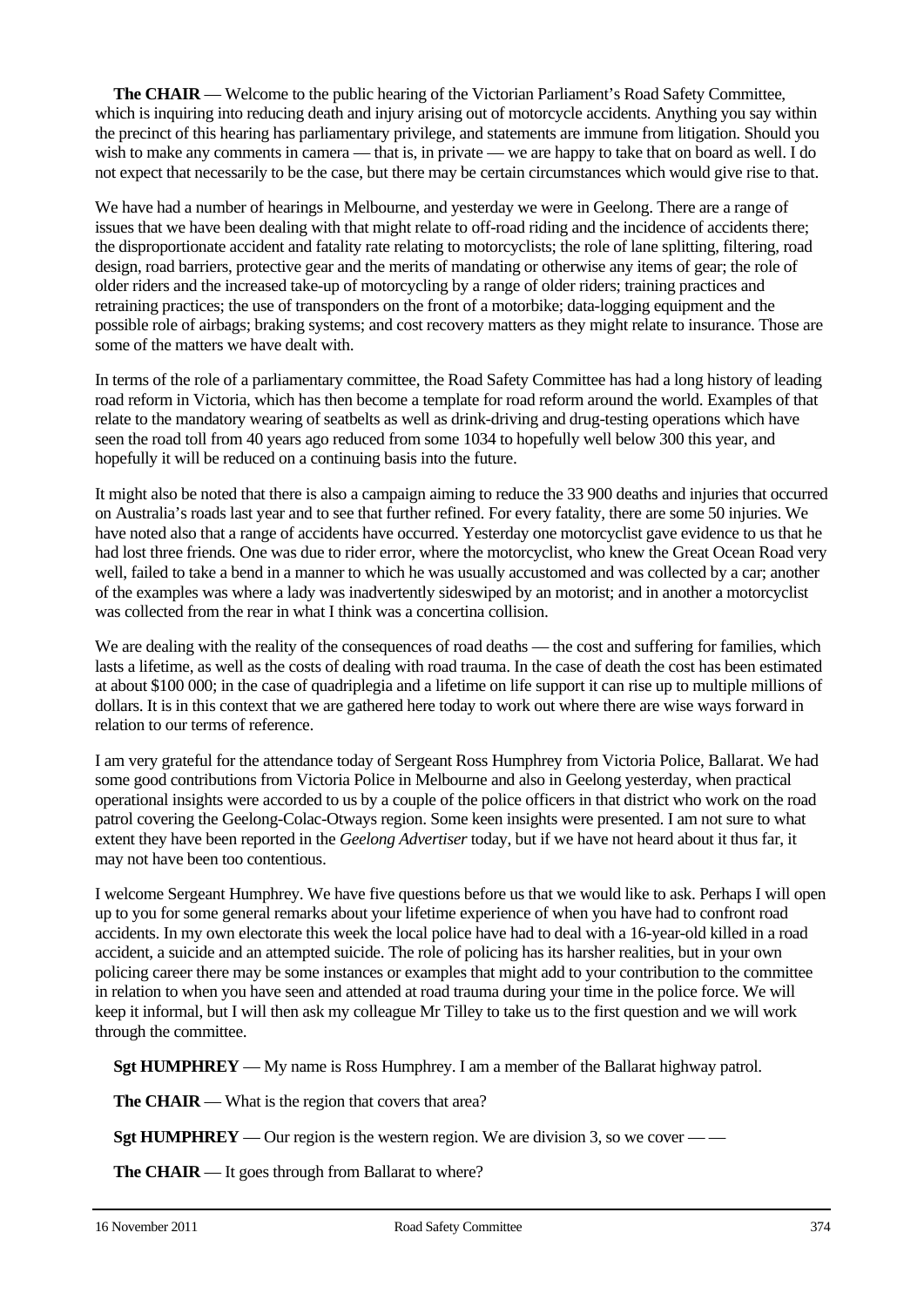**Sgt HUMPHREY** — We cover as far as down as to the Melton area — not including Melton, but to its border — and we cover what we call the Middle Creek on the border of the city of Ararat. We probably go down south as far as the township of Rokewood. In the north-western area we go out to Avoca, Landsborough and those sorts of areas.

All I would like to talk about generally is our local area and the issues concerned with our local area. You could say that Ballarat, or the Ballarat region, has high usage of on-road and off-road motorcycle areas. As far as off-road is concerned, there are a number of forests and old quarry areas that are used by off-road motorcycle riders. With on-road we find we get a lot of people travelling to the area. There are various roads or sections that are very popular, especially through Daylesford and Trentham and even heading up towards Avoca. That area is very popular with the on-road motorcycle riders.

My experience has been that the statistics in Ballarat may be a little bit different to other areas. We are finding that the serious injuries and fatalities occurring in the area are mainly with people outside of the area who do not live in the area. We tend to trend a little bit differently to other areas. I know other policed areas are concentrating on education programs for their local people, but we do not feel that would have the same effect in this area. The collisions that I have personally come across are usually on-road with more mature-aged riders — you could say in probably the 40 to 50-year-old bracket.

**Mr LANGUILLER** — If I may interrupt you, do you attend the off-road collisions and fatalities?

**Sgt HUMPHREY** — We do attend them, yes. It is in our charter for the highway patrol to attend all fatal collisions involving motor vehicles, which includes motorbikes, so we attend those as well. I have been in this area for 20 years, and there seems to be a trend where we have a number of off-road collisions that are spasmodic at odd occasions. Touch wood, we have not had any serious ones lately, but the on-road ones seem to be consistently always in the system.

If you want me to give a summary, it appears to me that the on-road collisions usually involve the mature-age rider. That is my opinion; it is probably not necessarily that of Victoria Police. It will be that the mature-age rider has probably not ridden regularly and is probably a person who is not necessarily aware of the extra fatigue involved in riding a motorbike. Two or 3 hours on a motorbike is obviously more fatiguing than driving a car for 2 or 3 hours, and they are probably not used to that level of fatigue. They are not necessarily at high speed, but as you stated before, they may come to a bend in the highway or road, and they do not necessarily negotiate that bend. There have been collisions or fatalities in the past where there has been high speed involved. That is usually straight off the road and into trees or other objects that are on the side of the road.

**Mr LANGUILLER** — Do you have adequate resources to attend off-road bike incidents, accidents and stuff like that?

**Sgt HUMPHREY** — We probably do not have the resources, no. We have made an attempt in this area, together with the combined councils of the area, to develop a local off-road group or unit, as part of which members could be trained and get equipment. That has probably been going for about 10 years now, but it really has not got off the ground.

**Mr LANGUILLER** — So do you not have an off-road bike and an officer trained to actually attend or patrol those areas?

**Sgt HUMPHREY** — No, not locally. We have, I believe, a bike. As to whether we have someone trained to use it, we probably do not have someone trained to use it.

**Mr LANGUILLER** — It is a large area.

**Sgt HUMPHREY** — Yes.

**The CHAIR** — Do you not have a person trained to use a bike?

**Sgt HUMPHREY** — No. I believe we do not have a person trained to use it. We only ended up with one bike, which is not sufficient anyhow. We need at least two people to be out in the bush or remote areas when patrolling for that sort of thing.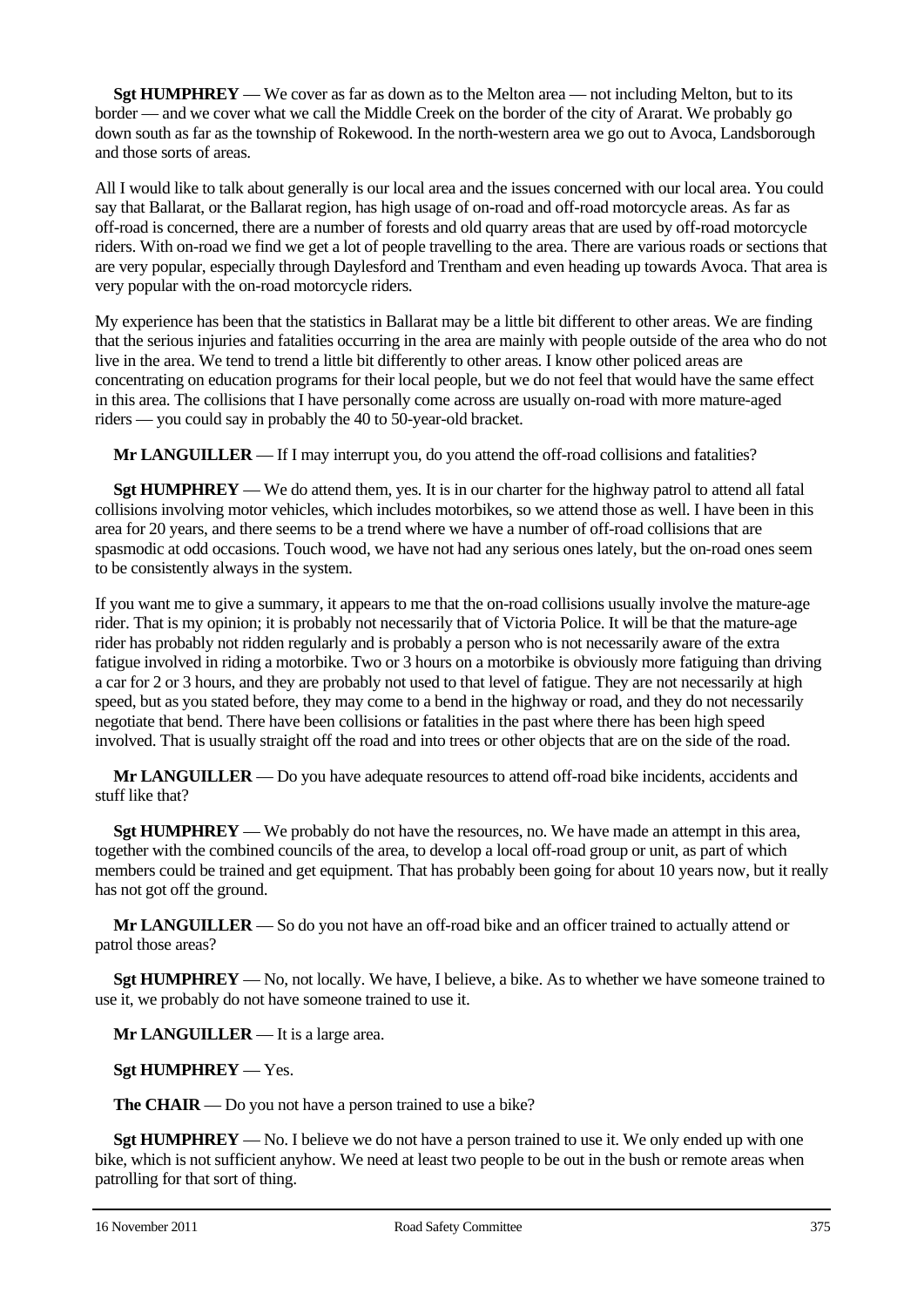**The CHAIR** — Are there any other comments you would like to make at this stage?

**Sgt HUMPHREY** — I do not know whether you want to move onto protective clothing. It is my experience that I see a lot of young riders, particularly in and around town, who obviously do short trips from one side of town to the other, riding in shorts, T-shirts and thongs. Obviously we are very concerned that if they do come off the bike, they will do some sort of serious injury to themselves.

I have been riding motorbikes myself since I was in primary school. I have just recently given up riding a motorbike. I sold my last bike; I do not think I will get another one. I actually appear in that statistic of — what is it? — 233 per cent, the 50 to 54-year-olds, so I do not want to be a statistic in that regard. That is why I have given up my motorbike. I realised that when you are doing long hauls or if you like doing trips or like to go out for the day, it is fatiguing. It is not as though you are a young person any more, and I think it is probably that age group that is pretty well caught out.

**The CHAIR** — We can start some questions now, unless there are other issues you would like to speak to as well.

**Sgt HUMPHREY** — No, probably not locally; they are more general.

**Mr TILLEY** — Ross, thanks for coming along this morning. I appreciate you giving your time to be here. My first question relates to drilling down on local initiatives. In your long period of the last 20 years in the area, has it been with the highway patrol for the entire 20 years?

#### **Sgt HUMPHREY** — Yes.

**Mr TILLEY** — So you are well versed with what has been going on in relation to road safety in your area over a long time.

#### **Sgt HUMPHREY** — Yes.

**Mr TILLEY** — In saying that, there are often frustrations because you are trying to deliver a service to the Victorian community, particularly enhancing road safety. Perhaps you could add a bit of a wish list. There might be some initiatives that might be currently running in the area or some that you might have given your thoughts to or have wanted to raise. Earlier you were saying that over the previous 10 years you were trying to get some trained and qualified operators to operate a solo off-road motorcycle. Can you expand on some of those thoughts?

**Sgt HUMPHREY** — I think we hit the nail on the head again with the *Geelong Advertiser*. The Ballarat highway patrol previously, until the last couple of years, had only had six personnel. The Bacchus Marsh highway patrol, which is part of our area, has only four personnel, so that is a total of 10 for this whole area. There is obviously an issue with resourcing. We believe motorcycle targeting has not necessarily been a high priority because we have not had enough resources to do it. As I said, we have had meetings with councils to try to get motorbikes and equipment in order to do it, and then we find we do not have the staffing levels to man it.

**Mr TILLEY** — So it is one and five in Ballarat, and the other four are where?

**Sgt HUMPHREY** — At Bacchus Marsh.

**Mr TILLEY** — Is that one and three there?

**Sgt HUMPHREY** — One and four. I am talking just ORs.

**Mr TILLEY** — Okay.

**Sgt HUMPHREY** — If you want to split it, Ballarat has one senior sergeant, one sergeant and six ORs. Bacchus Marsh has one sergeant and four ORs.

**Mr TILLEY** — So in rough terms you probably only have five cars all up.

**Sgt HUMPHREY** — Yes.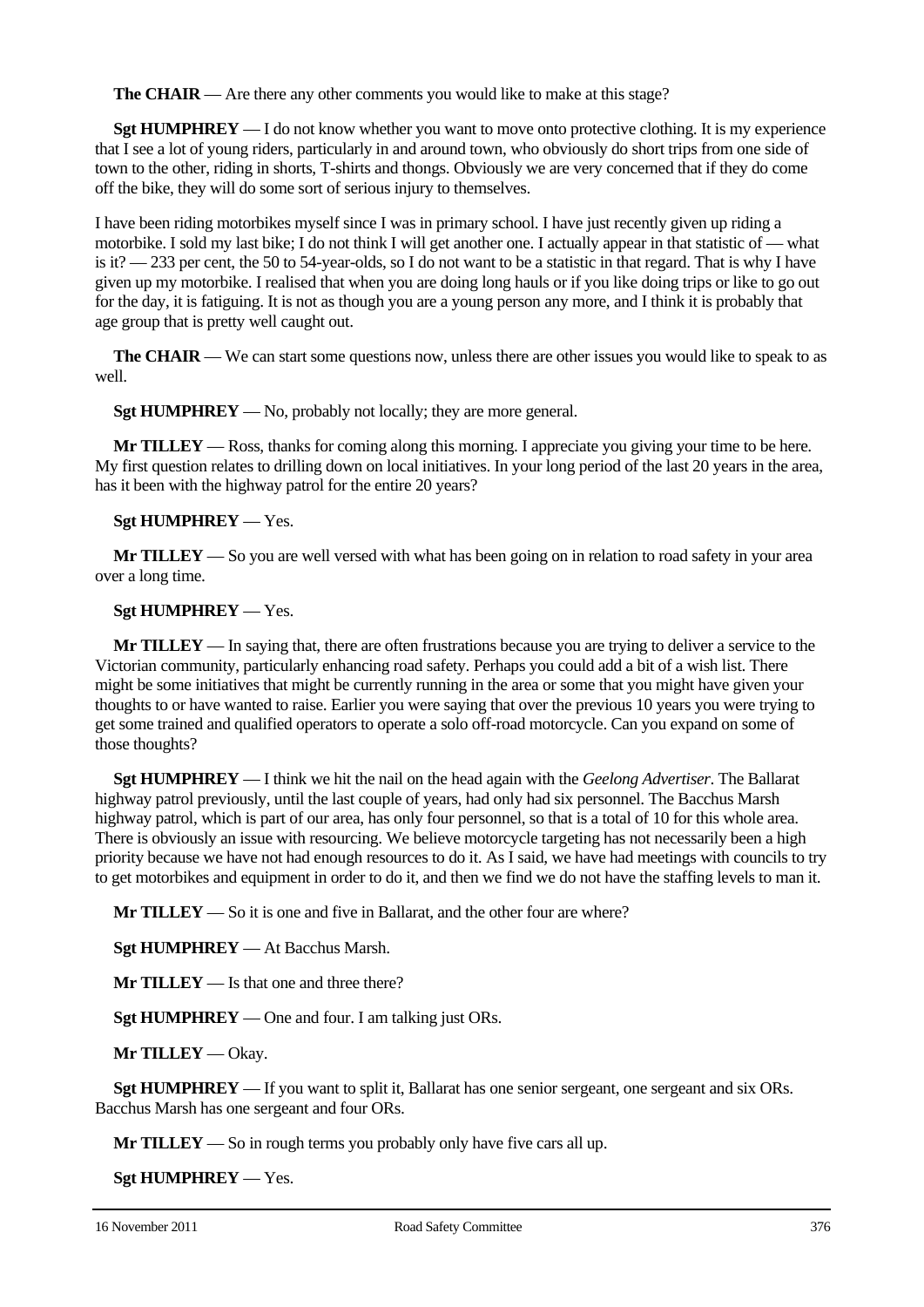**Mr TILLEY** — As you would appreciate, large parts of Victoria have many thousands of kilometres of off-road areas, and we have seen a high incidence of off-road crashes, whether they be serious or otherwise. I suppose with the lack of resources available to you to address that, is there anything you would like to concentrate on if the resources were available to you rather than having to rely on, say, the special solos?

**Sgt HUMPHREY** — Our statistics for that off-road area are very limited. Usually we only get involved when there has been a serious collision or a fatality. I know of collisions where people have been injured and gone to hospital and they have not necessarily reported to police. As I said, it has only been a focus for us if there has been something of a more serious nature. I just wanted to say that. Sorry, what was your question again?

**Mr TILLEY** — About having those other resources. One thing I did not mention is whether your air wing is doing some aerial stuff in your area.

**Sgt HUMPHREY** — Using other resources?

**Mr TILLEY** — Yes.

**Set HUMPHREY** — We have used the special solos in our area. Once again, they are very much tied up with the number of areas they have to patrol. I know you are asking about off-road areas. We have concentrated on trying to intercept these motorcycle riders going into the areas; we have targeted operations. Obviously we speak to them. Usually they come up here with trailers with motorbikes on them, and they pull up at certain locations. We usually try to target them as they are offloading their bikes. Once they are in the bush we are very limited because we cannot go into the bush with cars. It is just a matter of checking that they have a licence and that they are registered. Once we have done that and we leave — —

**Mr TILLEY** — When you are doing those sorts of things, do you have any data that reflects the number of riders with unregistered motorcycles, the number of unlicensed riders and those sorts of things?

**Sgt HUMPHREY** — I can only say from personal experience that you are more likely to get a higher hit with an unlicensed rider on an unregistered motorbike than what you get with a motor car.

**Mr TILLEY** — Part of this is an opportunity to understand that the highway patrol has a great concern for the motoring and motorcycling public and that their safety is a great concern to you and very near and dear to your heart. You have probably seen some tragedies on our highways and other roads throughout your lengthy career. We have had three days of public hearings in Melbourne, and yesterday we had a public hearing in Geelong. What is coming across is that certain groups suggest there are areas of government, police and other sections of the community that are seen as not necessarily favourable to the motorcycle rider. Could we discuss and hear some commentary in relation to your thoughts on motorcycle riders in general?

**Sgt HUMPHREY** — I believe we started this idea of a motorbike unit because of Moorabool. Moorabool was doing a trial after having a big problem with motorbikes, particularly around what must be small farmlets and new housing estates down in that area, causing a nuisance and annoyance to people. They would come out of the bush and ride on the roads in a careless manner or on the wrong side of the road and display unruly behaviour. That was the cause of the councils getting together. Ballarat has a similar problem, but not necessarily so close to the residential areas as Moorabool has.

**Mr TILLEY** — So effectively if you are going to take any affirmative action, it will be as a result of receiving information about certain behaviour or if there is a complaint or a heightened incidence of certain types of crashes?

**Sgt HUMPHREY** — We usually find — which leads back to the younger riders — that around the school holiday periods we are getting a lot of under-age people riding motorbikes. They obviously have access to bikes. They obviously cause a lot of annoyance with noise or repetition in and around residential areas, and that is usually when a complaint comes through.

**Mr TILLEY** — Is it reasonable to say that it is that section of people that take risks which gives the rest of legitimate, well-intentioned motorcyclists a bad name across the state in relation to a perception of motorcycle riders in general?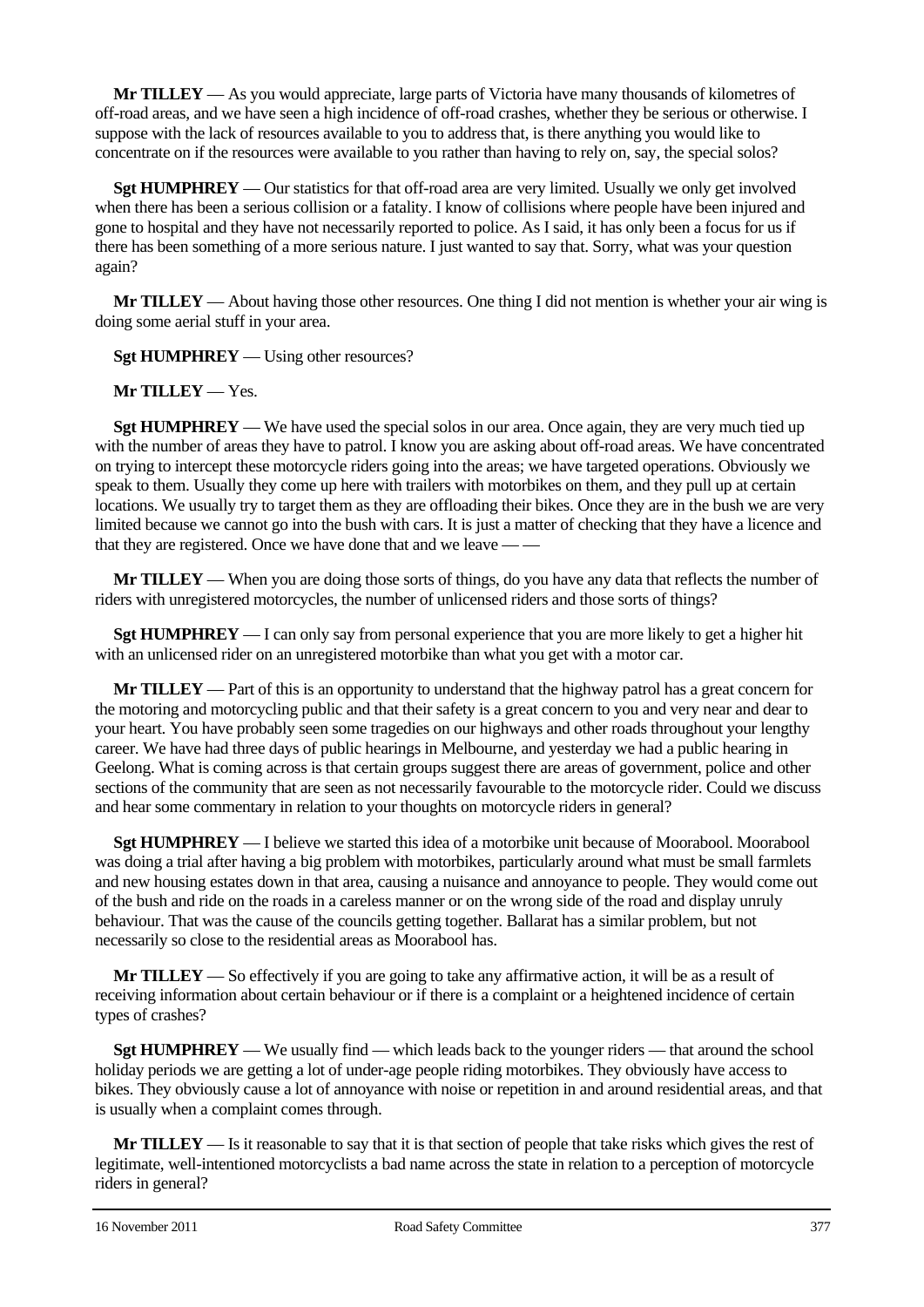**Sgt HUMPHREY** — No. Are you saying there would be a prejudice of bias towards motorcyclists? No.

**Mr LANGUILLER** — Thank you for coming and for your submissions. My question is: are there any other initiatives that you would like to see implemented?

I want to give you a bit of background. We have heard from your colleagues in Victoria Police yesterday in Geelong — and it was interesting to me because I am not a former police officer like my colleague Mr Tilley, so I do not know how it works — that there are four major highways, but two are not patrolled. They can only patrol two at a time. For nurses there are nurse-patient ratios, and in schools you may have teacher-student ratios of 22 or 27 — whatever that may mean. Could you enhance my knowledge and tell me how that would work in your case? Is it on the basis of population or on the basis of the thousands of kilometres that you need to patrol? The point I make is that we have heard evidence that suggests that particularly amongst young riders, the novice riders, if roads and highways are patrolled, it tends to diminish their speed, and that contributes to diminishing the number of injuries, accidents and fatalities. Perhaps some marginally experienced riders, who by and large, it is my sense, tend to know what to do, are cognisant of the dangers that they face, given their experience.

What is it like in terms of your resources? You were telling us about off-road, and it appears to me that you have, like your colleagues in Geelong, pretty much no resources available to you. What about the on-road resources? Do you think you can adequately patrol your areas?

**Sgt HUMPHREY** — Let me just describe the Ballarat area. Ballarat seems to be like the hub of a spoked wheel. All the major highways have to come in to Ballarat. We do seem to have quite a few highways coming into Ballarat and leading out of Ballarat. When we have someone on patrol they necessarily have to patrol a number of highways, and therefore you are looking at hundreds of kilometres of road that one or two people, if necessary, have to patrol. We could be from here to Ballarat to Landsborough away, and we could be an hour or an hour and a half away in patrolling time. Then it will take you another hour or two to get to the other major road and patrol that one.

We do our best. We have recently had an increase in manpower resourcing and also in vehicle resourcing. We are not exactly seeing that come to fruition yet, because currently we are going through a retraining period. Hopefully, in the near future, we may see some sort of response to our increased patrolling. We target and we look at statistics and intelligence, and that shows us particular areas where we are getting fatalities. We apply for TAC funding — and we are usually fairly successful in getting it — and we patrol those areas. We find when we are in those areas and we are targeting those areas that we do get a decrease in the number of fatalities and serious injuries occurring, whether it be motorcycle or general motor vehicle.

**Mr LANGUILLER** — Is there any specific activity or initiative that you would want to see implemented that you can think of? Are there one or two?

**Sgt HUMPHREY** — I would like to see more men out on the road, pure and simple.

**The CHAIR** — In what precise roles?

**Sgt HUMPHREY** — Doing mobile patrolling. I will go back. I believe in the past I have been to one of the clubs myself — years ago. We are a small unit. Probably about 10 or 15 years ago we were cut back, and before then we were doing some education at the local motorcycle groups. I can remember attending at their clubs, giving talks and things like that. I have recently had discussions with the officer in charge of our unit, and hopefully with the extra one or two numbers that we have got now we can go back to doing that for the motorcyclists and for other areas as well, giving a bit more personal education.

**The CHAIR** — Do you know off-hand the names of the clubs in your area?

**Sgt HUMPHREY** — There are the Rovers, the Ulysses — or were you talking about recreational clubs?

**The CHAIR** — It was a wide-ranging question.

**Sgt HUMPHREY** — I could probably name a couple of others too, but they are probably well known nationally as well as internationally.

**The CHAIR** — That are based in this district?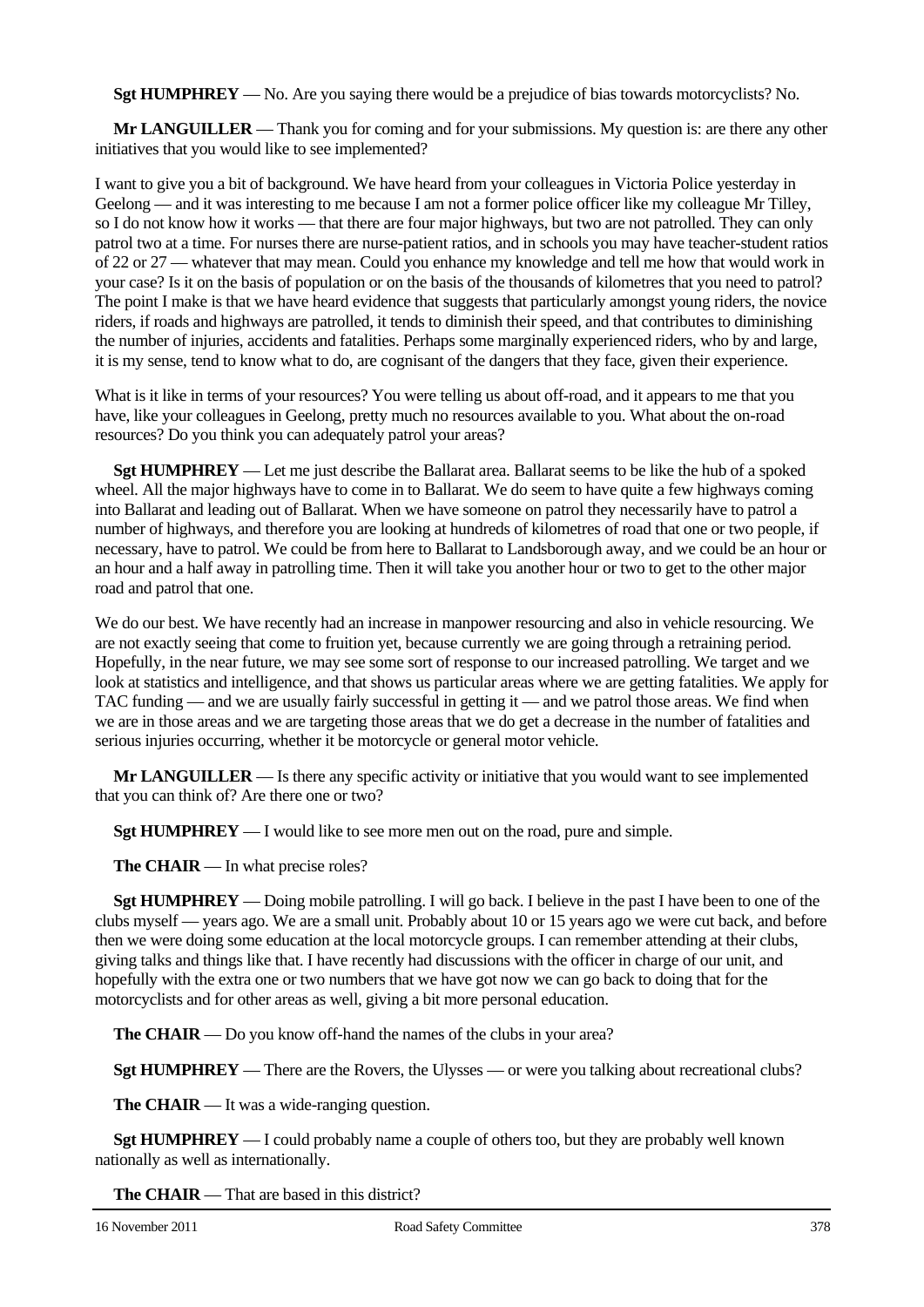# **Sgt HUMPHREY** — Yes.

**The CHAIR** — But you do not visit them?

**Sgt HUMPHREY** — No.

**Mr LANGUILLER** — You have not been able to do the splash effect and push them on to other areas.

**Sgt HUMPHREY** — Yes, but it is usually because they have caused a bit of trouble and we have had to go around and tell them to tone it down a bit.

**Mr LANGUILLER** — They do not exist in Sunshine or St Albans, which is the electorate that I represent.

**Mr ELSBURY** — I represent that area as well, Telmo, so I know where you are going.

You mentioned earlier on about the issues you have had with off-road riders over in Moorabool and also in and around old quarries and up through the bush. In fact you have got a bike, which is really good, but no-one to ride it. How much exposure are you actually able to get with the off-road riders? In your opinion what are some of the issues associated with the off-road riding in this area?

**Sgt HUMPHREY** — Do you mean, how do we approach the off-road riders?

**Mr ELSBURY** — If you cannot sidle up beside them and say, 'Okay boys, what's going on?', then how do you engage with them?

**Sgt HUMPHREY** — As I said before, we know some particular locations where they come in from other areas and they offload their motorbikes from trailers. Usually if they ride into the area, we have very limited contact. If they come into the area with motor cars and trailers, we are able to target those areas where they drop off and pick up, and speak to the persons there at the location. Apart from that, probably we have very limited contact.

**Mr ELSBURY** — On another tack — strangely enough it is to do with the TAC, so I do not know why I went there — are there any enforcement measures that you employ funded through the TAC?

**Sgt HUMPHREY** — Yes. Particularly in Moorabool, through Trentham and I think it was the Daylesford area it was identified that we were having a problem with motorcycle riders. I believe the TAC funded an operation in that area for us. That was on-road, not off-road.

**The CHAIR** — In relation to protective clothing you mentioned earlier on in your introductory remarks seeing younger people riding in thongs, T-shirts, shorts and whatever, without the benefit of protective clothing. Have you attended accidents where people have lost a lot of skin through an accident or sustained other injuries that could have been prevented through protective clothing? Do you have a view on the range of protective clothing that might be desirable?

**Sgt HUMPHREY** — I know the police department's view is that we need full protective clothing and boots, to Australian standards. Usually the collisions I have been to have been more serious. There are usually broken limbs and what have you. However, in saying that, when the ambulance officers are there and cut off whatever clothing they have on, or if they don't have any clothing, you can see that there has obviously been some contact with bitumen or gravel and you can see the disastrous effects of that, as well as whatever breakage or other injury they have received.

**The CHAIR** — In your own riding, what have you normally ridden with?

**Sgt HUMPHREY** — I have always ridden with full safety gear — helmet, jacket, boots and everything like that.

**Mr TILLEY** — I want to go back to the off-road stuff a little more. It is probably something more for Victoria Police as an organisation that deals with it, but can you give us some commentary? Presently we have the special solo unit working out of Dawson Street. It is a bit of an empire. They own everything and all ride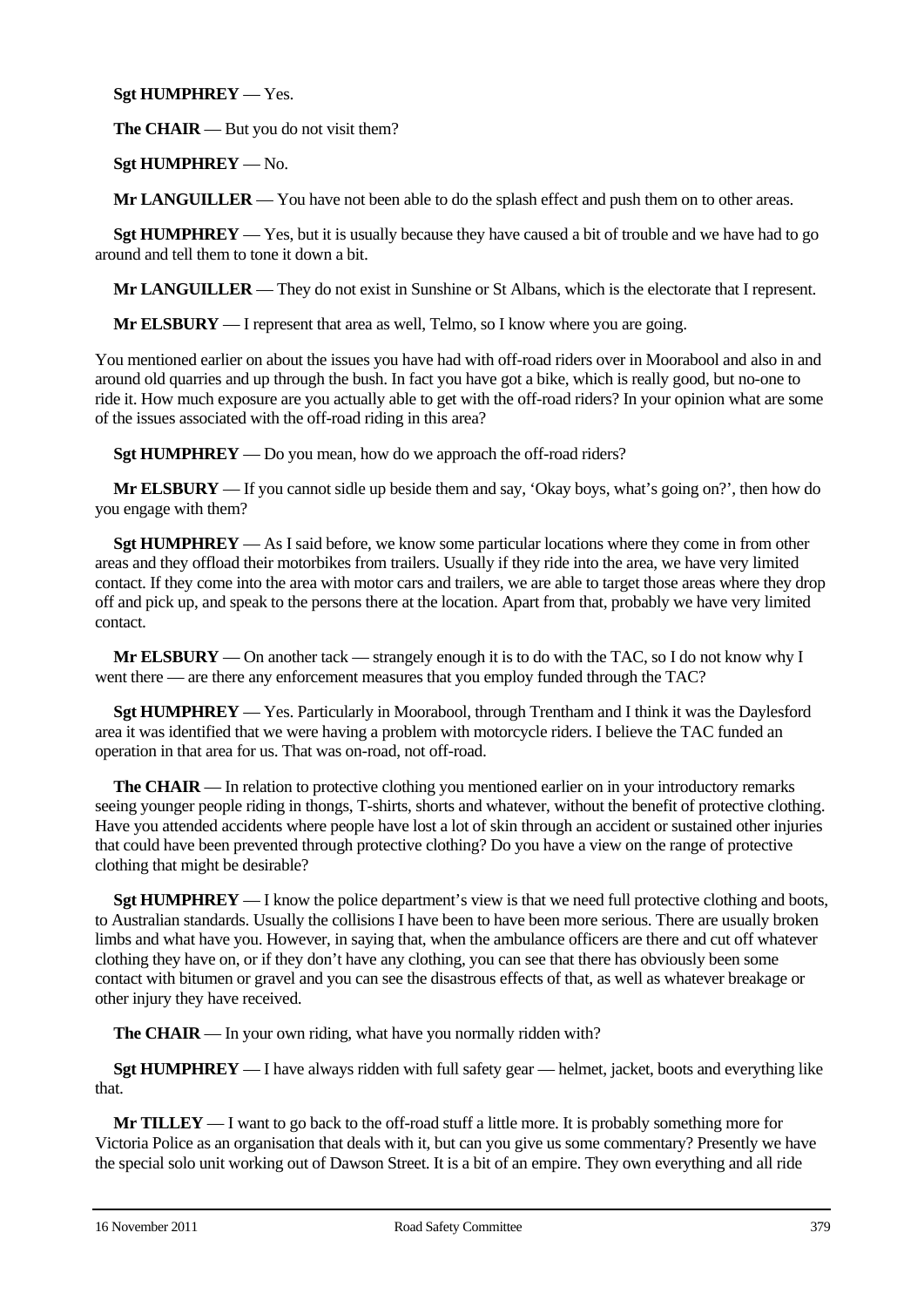motorcycles. Are you aware of some of the efforts that the Department of Sustainability and Environment has been making in relation to off-road motorcycle use at all?

**Sgt HUMPHREY** — I believe there have been some combined operations. Previously in years gone by we have had combined operations with them. They are in four-wheel drive vehicles usually, so even though they are off-road vehicles they are usually very limited.

I will lead into a different area now. You could say that the detection of motorcycle riders — that is, the proper intercept of them — is very low. They may see you coming and see who you are, and you usually find that they disappear into the bush again. It makes it very hard for any sort of intercept.

**Mr TILLEY** — If some of the types of programs and relationships with other organisations were to be established with Victoria Police at a local level being a leader and organising things, and if qualifications for riders were able to be achieved at a local level, would it be something you would need to manage wholly and solely with the highway patrol, or could you work together with general duties in having qualified people accessing motorcycles to perform some of these roles of road enforcement and safety sort of stuff as well?

**Sgt HUMPHREY** — I have had no problems. As I have said, in the past we have used other departments to patrol the forest areas. To some degree it is more successful. They have their issues too with fire danger periods, camping areas and things like that.

**Mr TILLEY** — That is the sort of stuff I am leading to. In the time you have been in this area has there been a requirement or a need not only for road safety and enforcement activities but for searches and recovery?

# **Sgt HUMPHREY** — Yes.

**Mr TILLEY** — Would you see that motorcycles principally, as this committee is looking at motorcycle safety, could be used for searches, recovery and those other types of activities as well?

**Sgt HUMPHREY** — Yes. That would definitely be worthwhile.

**Mr LANGUILLER** — One important area for our committee and indeed for the purpose of contributing to road safety issues is data collection so that agencies and indeed our committee can report on the basis of hard evidence and not necessarily on subjective judgements, which all of us with the best of intentions can make. You would be aware in terms of data collection with respect to motorcycle riders, both on-road and particularly off-road, if you look at Victoria Police data reporting and at VicRoads and the Department of Health, that there is a scale where the Department of Health is pretty accurate — not surprisingly, because it tends to report casualties and people who end up in the hospital through the department — then VicRoads appears to have some good data collection, though not as accurate as the Department of Health, and then there is you.

There is a significant disparity, difference or underreporting in terms of injuries and fatalities on occasion, particularly in terms of off-road because you are not able to attend, as you quite correctly indicated, because there are many riders who are unlicensed and may not wish to report to you, or riders have injuries and end up in the hospital but do not necessarily want to report. Can you take us through the process of your data collection? What do you do in terms of your data collection? What is your process? What is your system? What does an officer do when he or she turns up to an incident on the road? What kinds of questions do they ask? What kinds of forms do they have?

**Sgt HUMPHREY** — We have our traffic incident system, and that is where we report all our motor vehicle collisions, and that would include motorcycles. Even if they are off-road, they are entered on that system if they are reported to us. As I have said, you would probably find that our statistics are very limited and that we would not get that many reports. I can go to an example where I knew someone who had been involved in a motorcycle collision and been injured. I visited him in hospital, but the collision was not reported to the police. Also while I was at the hospital there was a conversation that the chap in the other bed had also been injured in a motorcycle collision that was also not reported, because it was an off-road collision. In terms of reporting standards, people are afraid or do not have the required licences or registrations, and that is why they do not report.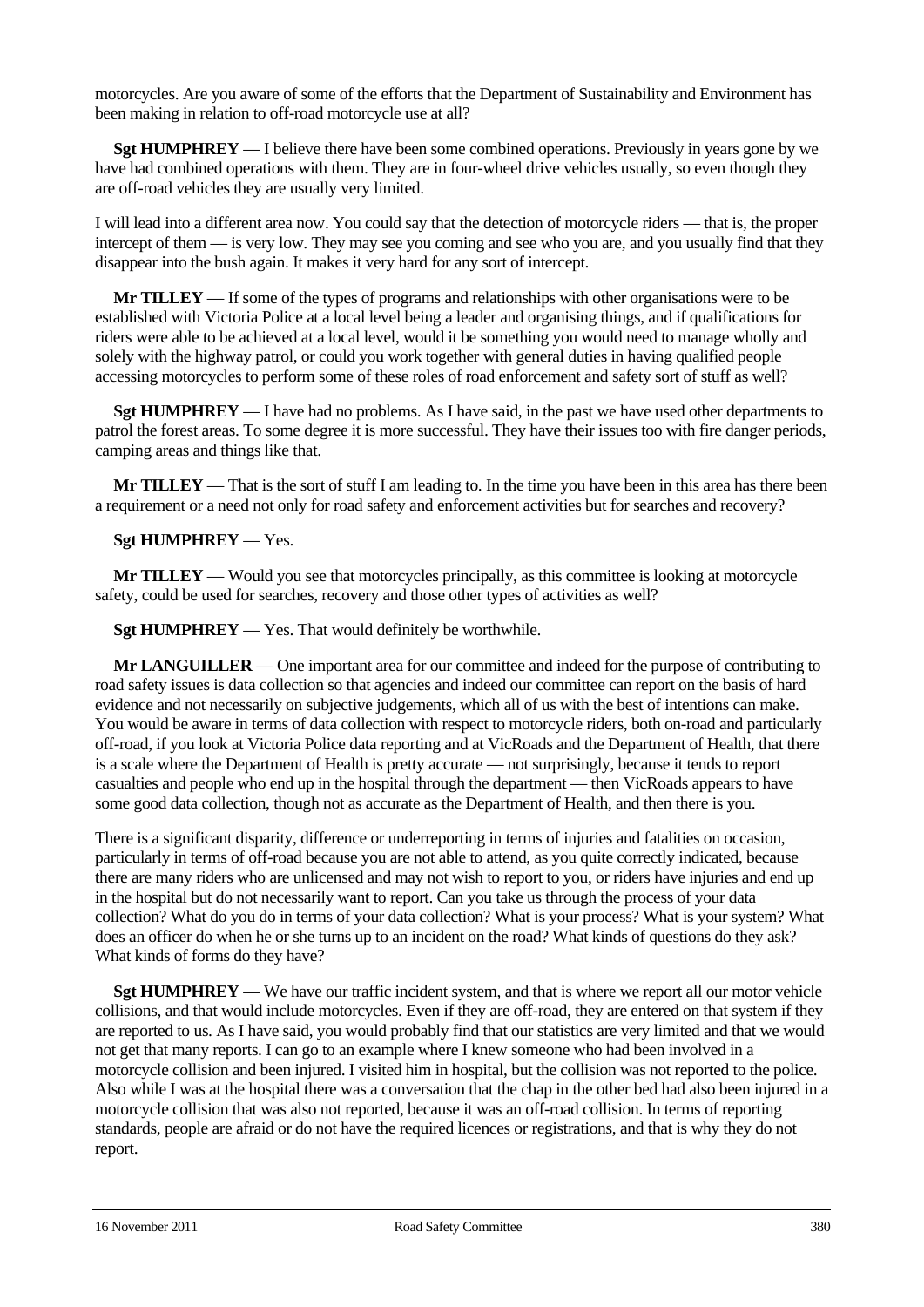**Mr LANGUILLER** — Would your officers write down, for example, potentially inappropriate speed, excessive speed or illegal speed? Would your officers note some of the infrastructure issues that may well exist, or signage on occasion, road conditions or curves?

**Sgt HUMPHREY** — Yes. When you are talking about injury and non-injury collisions, we are under a pilot program at the moment but it has come in only recently. When you are talking about injury collisions, they would note what was at fault — the rider or the conditions. If they had run off the road and collided with a railing, a tree or something like that, they would note that there may have been fatigue, speed, inexperience or something like that. That is in the reporting standards. We have a method locally, and I believe it is probably statewide, where we report to our traffic inspector for the area and any serious injuries or fatalities are done on a separate report. On that pro forma we contact the local council or VicRoads and discuss with them if we find there were any treatments or road conditions that contributed to the collision or caused more injury as a result of the collision. We have a responsibility to follow up and make sure it is brought to someone's attention.

**Mr LANGUILLER** — So you are confident that your officers pretty much are able to report on a uniform basis, that the level of training is adequate and that they have knowledge of how to do the reporting?

**Sgt HUMPHREY** — Yes. Obviously the reports come through a supervisory level. They are checked and, if the standard is not there, they go back to them and there is a request for extra information if it is not apparent in the initial reports.

**Mr ELSBURY** — My question takes a completely different turn. I am interested in your thoughts about licensing of motorcyclists. I went off and did a 2.5-hour course, and at the end of it I got given a bit of plastic that says I can ride out on the road with everyone else with a learners permit. I also did a 3.5-hour course before that, so with 6 hours under my belt I am out there on the road after riding around a track at the breakneck speed of 30 kilometres per hour. I can now go out on the road at 110. Do you think the training regime for motorcyclists is adequate?

**Sgt HUMPHREY** — No. I believe it is the policy of Victoria Police, or the strategy or recommendation, that it needs to be a graduated sort of licence. I cannot specifically comment on the training. I was trained by Victoria Police in how to ride. I had a learner permit before I was trained by Victoria Police, and I know after I did about a five-week course with Victoria Police my knowledge of riding and the hazards and perceived hazards within that five weeks was far superior to that of anybody else who would have just come through on a learner permit or something like that.

**Mr ELSBURY** — You talked about perceived hazards. Do you think that there would be any way that drivers would be able to be educated a lot more about motorcyclists being road users — not perceiving them as hazards but as fellow road users, considering that we still have this prevalence of, 'Sorry, I didn't see you, mate', whenever there is a car-versus-bike collision?

**Sgt HUMPHREY** — That is a perception, that the motor car driver does not see them, and that can also happen with motor cars. We do in any motor vehicle have limited vision, be it forward or rear, when trying to see perceived other vehicles. We can make motor car drivers aware of the motorcycle rider, but once again, it does fall back on the individual how they see them. I can actually say you cannot see a lot of cars in rear-vision mirrors, so whether you see a motorcycle rider coming up behind you or beside you, it is a hazardous time for a motorcycle rider to be overtaking or passing a vehicle in another lane.

**Mr ELSBURY** — So you do not think there should be any sort of education campaign or even when people are going for their drivers licence having some component of the testing standard or the training?

**Sgt HUMPHREY** — We are not saying they should not be trained or educated in motorcycle riders being around them. What I am saying is we can do a lot of training, but the outcome -

**Mr ELSBURY** — Ultimately is up to the driver.

**Sgt HUMPHREY** — Once again I can say that some motorcycle riders wear darker gear. I find that is a hazard with all vehicles.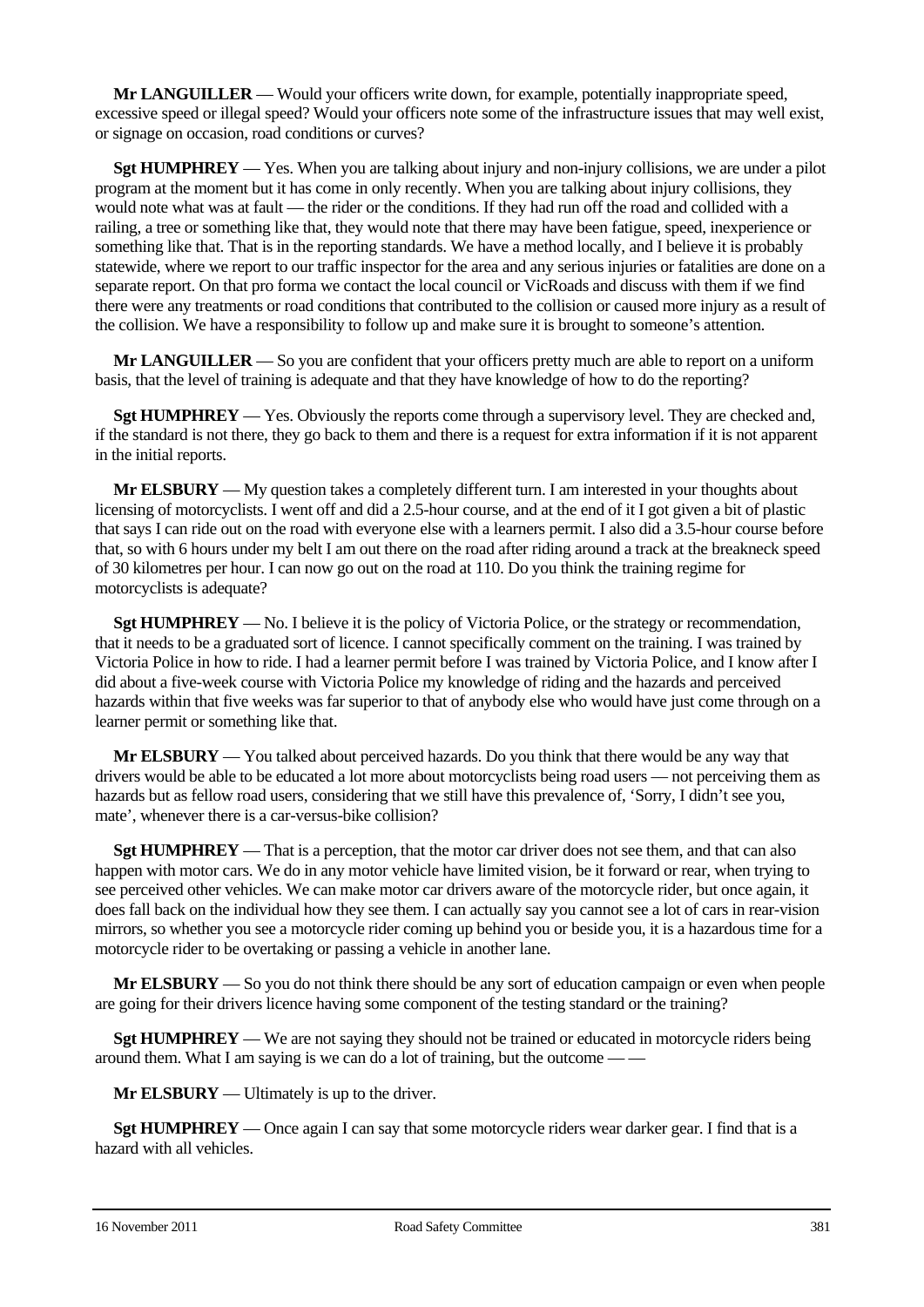**Mr ELSBURY** — We went and had a look at some motorcycle gear at a shop out at Keilor. I think the colour range went from black to grey to charcoal to gunmetal. It was quite concerning the amount of dark colour that was involved. You might have a flash of blue or a flash of red. I only saw one jacket with a flash of orange, and even then it was about a 2-inch strip.

**Sgt HUMPHREY** — Obviously the colours are dictated by what is popular. Whether they are a perceived colour or not, that is a different thing. As I said, with a motorcycle, like any other vehicle, we find if it is a dark colour, no headlights on and dark clothing necessarily on the rider as well, the perceived hazard is a much higher risk, especially on a dull day or necessarily in poor weather; you cannot see them.

**The CHAIR** — A couple of slightly different questions, Sergeant Humphrey. What is the worst accident you have ever attended involving a motorcyclist?

**Sgt HUMPHREY** — It was in the city of Northcote many years ago, where a motorcyclist has just gone straight off the T-intersection into a barbed wire fence and virtually decapitated himself.

**The CHAIR** — What is the worst case of a motorbike accident involving a serious injury?

**Sgt HUMPHREY** — Probably broken legs and arms, compound fractures where their bones come through the skin and very serious breakages.

**The CHAIR** — Thank you for that. We did take evidence from a trauma surgeon a few weeks ago where a fellow was going down to the Phillip Island MotoGP and he was collected by a vehicle and ended up in the Alfred hospital. At this stage it is envisaged he will be a quadriplegic, and there are significant implications for his life journey from that driver inadvertence, let us say — I am not sure; we have not got the report on it as yet.

**Sgt HUMPHREY** — All I can say is many years ago as a teenager I had the misfortune to go Royal Talbot Rehabilitation Centre, where you do see a lot of motor vehicle people recovering, and you also see a lot of motorcyclists recovering — missing limbs and arms and things like that. That was many years ago when I was a teenager. I think that would be a very big eye-opener to not just motorcycle riders but also motor car drivers horrific injuries people have to live with after a serious vehicle collision.

**The CHAIR** — That is a significant part of the evidence we have been taking on board too — the cost and how some people might choose to factor in the cost and whether that be placed on the motorcycle rider, where they cover the cost recovery of what is estimated to be the direct cost as opposed to that being advertised across the wider range of insurance premiums.

In my last question there may be repetition in part, but what would you like to see being the result of a parliamentary inquiry or review into improving motorbike safety? One matter you have mentioned would be the resourcing aspect of cars on the road.

**Sgt HUMPHREY** — I will refer back to what the department recommends: I think a higher level of detection. It is in your realm as a committee. I believe that motorcyclists should have a front identifying number, like any other motor vehicle.

**The CHAIR** — How would that specifically help you in your work, or is that a general comment?

**Sgt HUMPHREY** — That would mean easier detection of who the bike belongs to and also who possibly the rider is.

**The CHAIR** — Do you have radar that takes front time as opposed to back?

**Sgt HUMPHREY** — Yes, we do. The problem we have got is we can radar a vehicle heading towards us, being a motorcycle, and you could attempt to pull the rider over not yet having seen his numberplate or identifying number, and he could likely disappear on you without you even being able to identify him.

**The CHAIR** — And likely disappear.

**Sgt HUMPHREY** — Avoid detection.